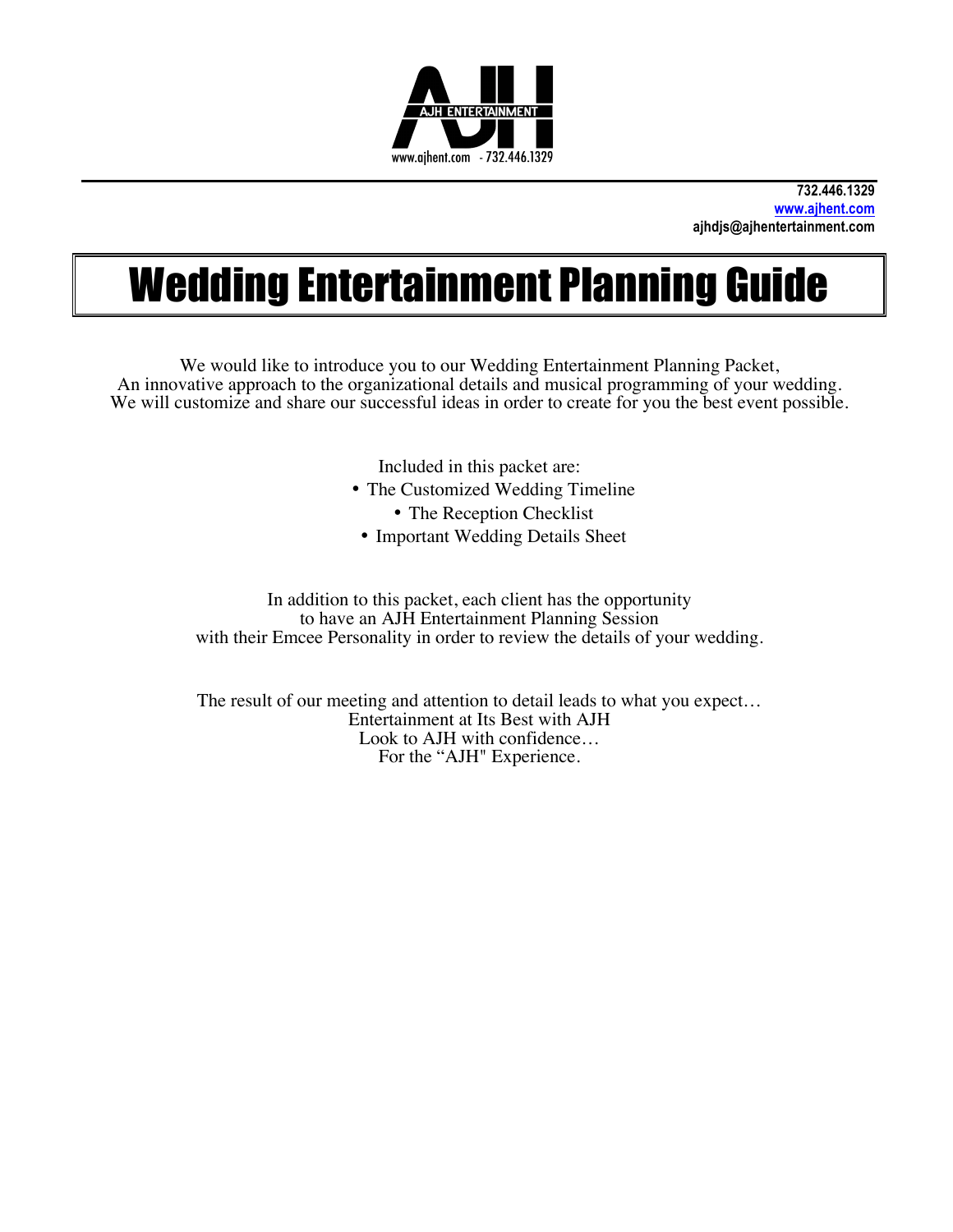

## **WEDDING RECEPTION DETAILS**

| Times:                                                                                        |
|-----------------------------------------------------------------------------------------------|
|                                                                                               |
|                                                                                               |
|                                                                                               |
| • Ceremony: $\qquad \qquad$                                                                   |
|                                                                                               |
|                                                                                               |
| • After Party:                                                                                |
| Locations:                                                                                    |
|                                                                                               |
|                                                                                               |
|                                                                                               |
| • After Party:                                                                                |
| <b>Location Contact Information:</b><br><b>Phone Number</b><br>Name                           |
| $\bullet$                                                                                     |
|                                                                                               |
|                                                                                               |
| $\bullet$                                                                                     |
|                                                                                               |
| Do You Have A Photo Booth? YES / NO Provided by: _______________________________              |
|                                                                                               |
| Do You Have A Montage? YES / NO Who is Producing Montage? ______________________              |
| Do You Have A Same Day Edit YES / NO Who is Producing Edit? ____________________              |
| Do You Have A Gobo? YES / NO  Who Is Creating The Logo? ________________________              |
| Do You Have Up-Lighting YES / NO Color Up-Lighting: ______________ Provided by:______________ |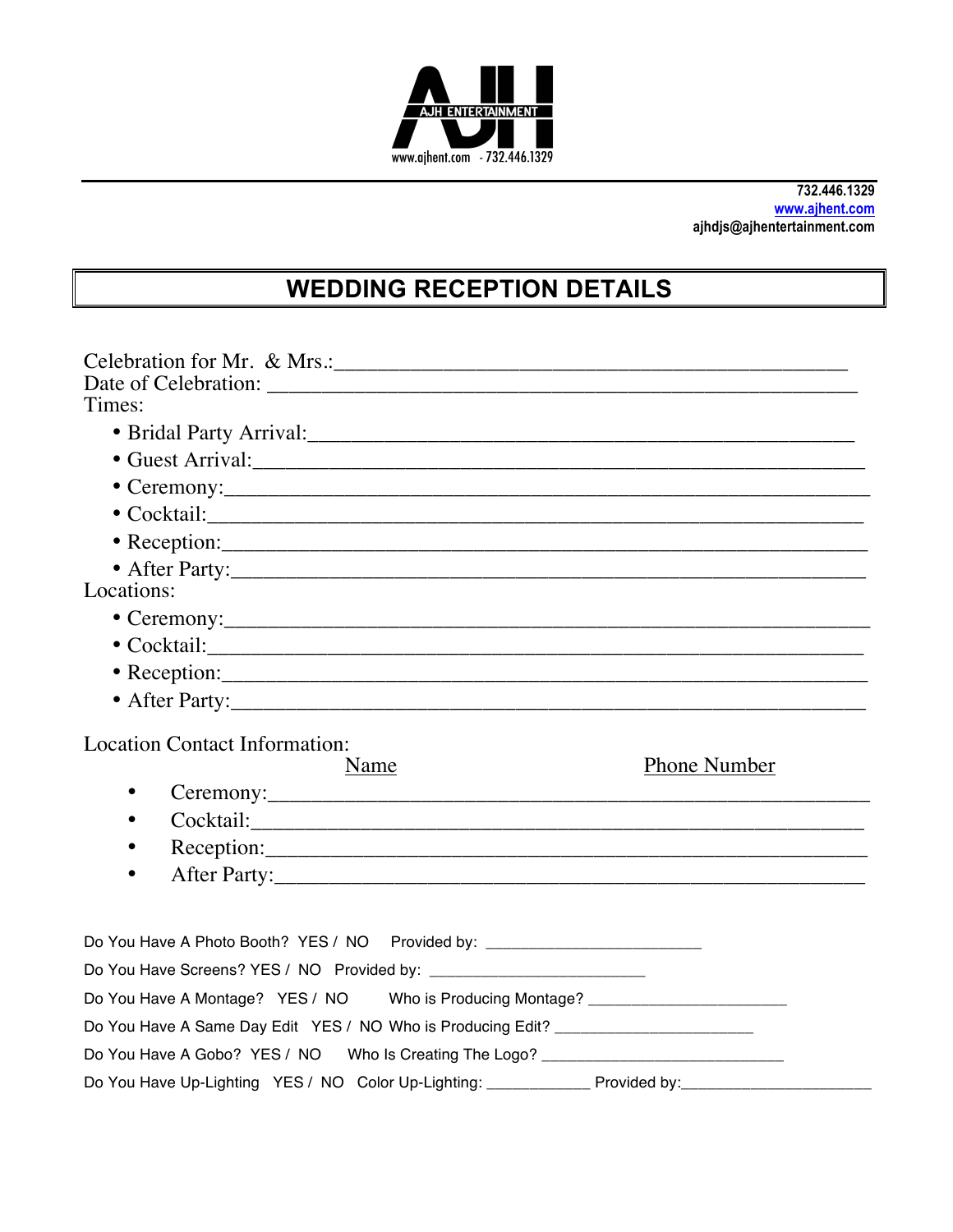

### **WEDDING RECEPTION CHECKLIST**

#### 1. **Emcee Interactivity**

- A. High (Dancing with you and your guests on the dance floor)
- B. Medium (Picking unique moments to interact with your guests)
- C. Low (Remaining behind the DJ booth and not interacting with guests)

You're Choice:

#### 2. **Reception Mood**

(Circle all that apply)

| A. Fun B. Exciting    | C. Elegant   | D. Wild   |
|-----------------------|--------------|-----------|
| E. Classy F. Humorous | G. Laid Back | H. Formal |

#### 3. **Music Requests**

A. Only play the music you, the client have provided us, nothing more.

B. Play most of the music you gave us, but have the freedom to play what we feel may go over well with the crowd.

C. Play our must plays and then whatever we think would be appropriate for your guests to dance to.

You're Choice: \_\_\_\_\_\_\_\_\_\_\_

#### 4. **Special Ceremonies**

(Circle all that apply)

G. Anniversary Dance H. Garter Ceremony I. Garter Toss<br>
J. Bouquet Toss K. Centerpiece Giveaway L. Religious Dances

- 
- 
- 
- K. Centerpiece Giveaway
- A. Cake Cutting B. Father/Daughter Dance C. Groom/Mother Dance<br>
D. Introductions E. Bridal Party Dance F. Birthday Cake E. Bridal Party Dance F. Birthday Ca<br>
H. Garter Ceremony I. Garter Toss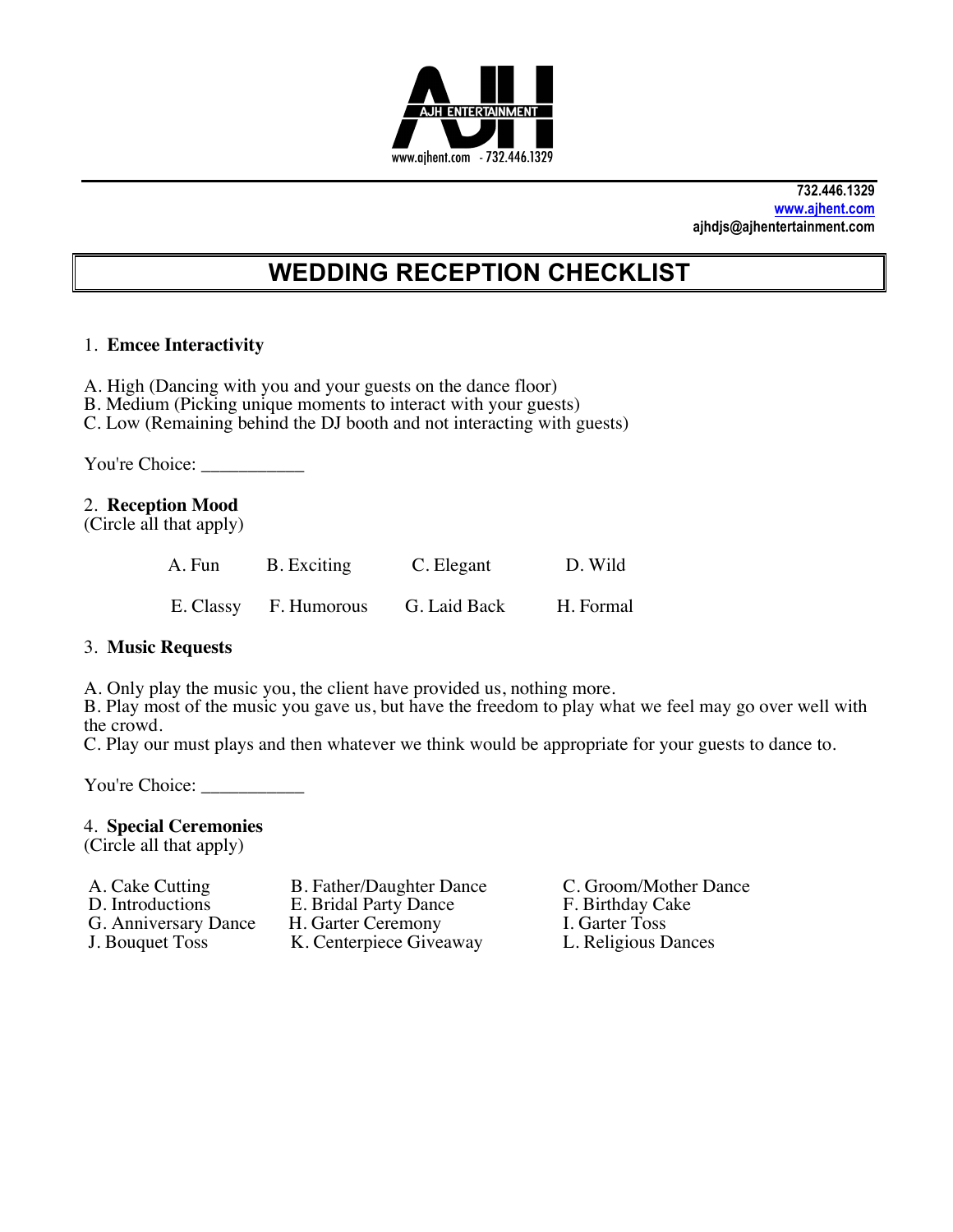

# **BRIDAL PARTY INTRODUCTION INFORMATION**

| <b>Grandparents of Bride:</b> | <u> 1989 - Jan Samuel Barbara, margaret eta idazlea (h. 1982).</u>                                                                                                                                                                                                                                                                                                                                                                                                                     | (SONG:           |  |
|-------------------------------|----------------------------------------------------------------------------------------------------------------------------------------------------------------------------------------------------------------------------------------------------------------------------------------------------------------------------------------------------------------------------------------------------------------------------------------------------------------------------------------|------------------|--|
| <b>Grandparents of Groom:</b> |                                                                                                                                                                                                                                                                                                                                                                                                                                                                                        | (SONG:           |  |
| <b>Parents of Bride:</b>      | and the control of the control of the control of the control of the control of the control of the control of the                                                                                                                                                                                                                                                                                                                                                                       | (SONG:           |  |
| <b>Parents of Groom:</b>      |                                                                                                                                                                                                                                                                                                                                                                                                                                                                                        | (SONG:           |  |
| <b>BRIDESMAIDS</b>            |                                                                                                                                                                                                                                                                                                                                                                                                                                                                                        | <b>GROOMSMEN</b> |  |
|                               |                                                                                                                                                                                                                                                                                                                                                                                                                                                                                        |                  |  |
|                               | $\overline{\text{(SONG:}\n\qquad \qquad \qquad \qquad }$                                                                                                                                                                                                                                                                                                                                                                                                                               |                  |  |
|                               | $\begin{array}{c}\n  \text{ESCORTED BY:}\n \quad \text{(SONG:}\n \quad \text{(1)}\n \quad \text{(2)}\n \quad \text{(3)}\n \quad \text{(3)}\n \quad \text{(4)}\n \quad \text{(5)}\n \quad \text{(5)}\n \quad \text{(5)}\n \quad \text{(6)}\n \quad \text{(6)}\n \quad \text{(7)}\n \quad \text{(8)}\n \quad \text{(8)}\n \quad \text{(9)}\n \quad \text{(1)}\n \quad \text{(1)}\n \quad \text{(1)}\n \quad \text{(1)}\n \quad \text{(1)}\n \quad \text{(1)}\n \quad \text{(2)}\n \quad$ |                  |  |
|                               | $\overline{\text{ESCORIED BY:}}$<br>(SONG: <u>contract and contract and contract and contract and contract and contract and contract and contract and contract and contract of <math>\mathbb{R}</math> and contract and contract and contract and contract of <math>\mathbb{R}</math> and contract</u>                                                                                                                                                                                 |                  |  |
| (SONG:                        |                                                                                                                                                                                                                                                                                                                                                                                                                                                                                        |                  |  |
| (SONG:                        | ESCORTED BY:                                                                                                                                                                                                                                                                                                                                                                                                                                                                           |                  |  |
| (SONG:                        |                                                                                                                                                                                                                                                                                                                                                                                                                                                                                        |                  |  |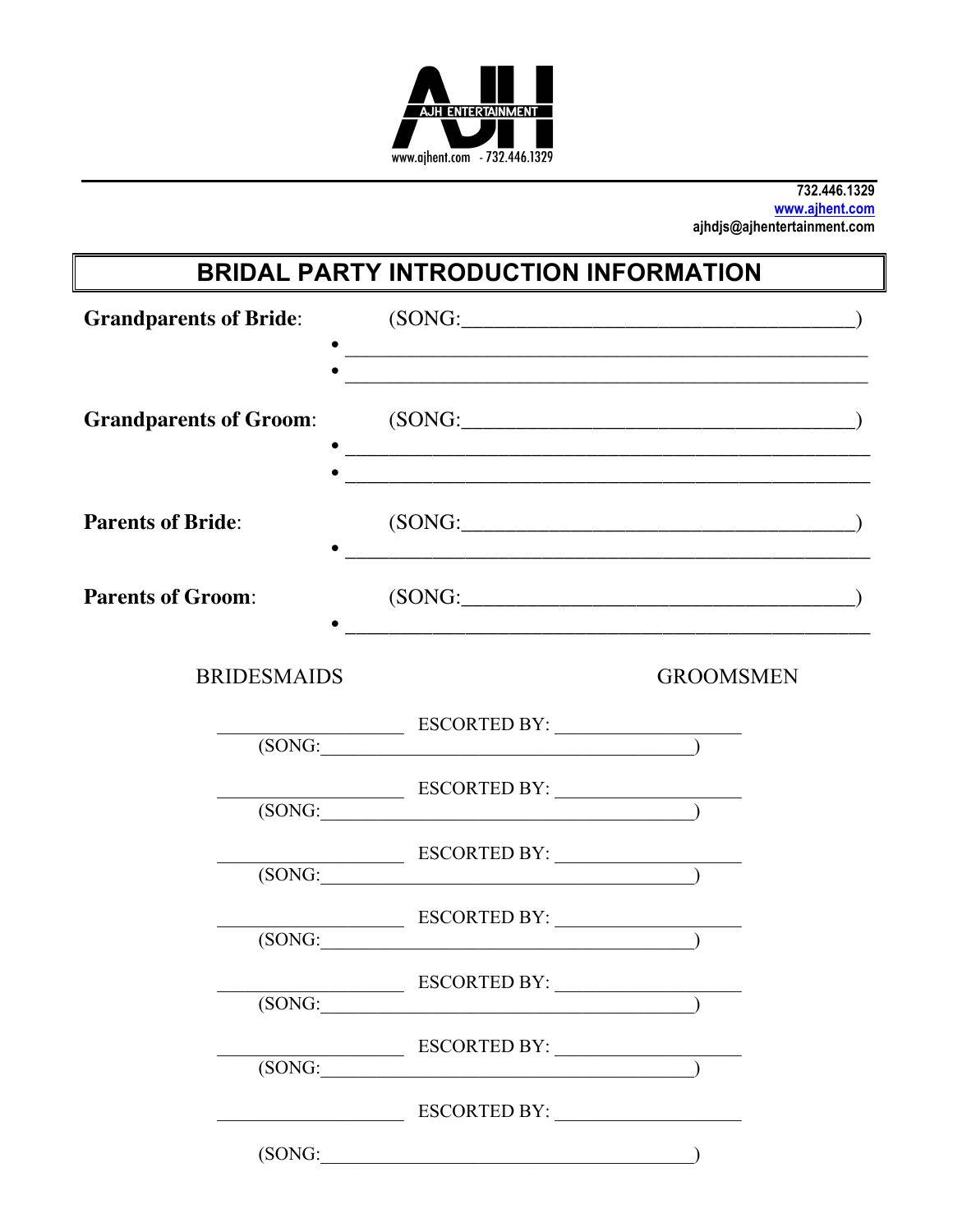

| <b>FLOWER GIRL</b>            | <b>RING BEARER</b> |
|-------------------------------|--------------------|
| <b>ESCORTED BY:</b><br>(SONG: |                    |
| <b>ESCORTED BY:</b><br>(SONG: |                    |
| <b>MAID/MATRON OF HONOR</b>   | <b>BEST MAN</b>    |
| ESCORTED BY:<br>(SONG:        |                    |
| BRIDE AND GROOM ANNOUNCED AS: |                    |

 $\fbox{(SONG:}\fbox{10011})$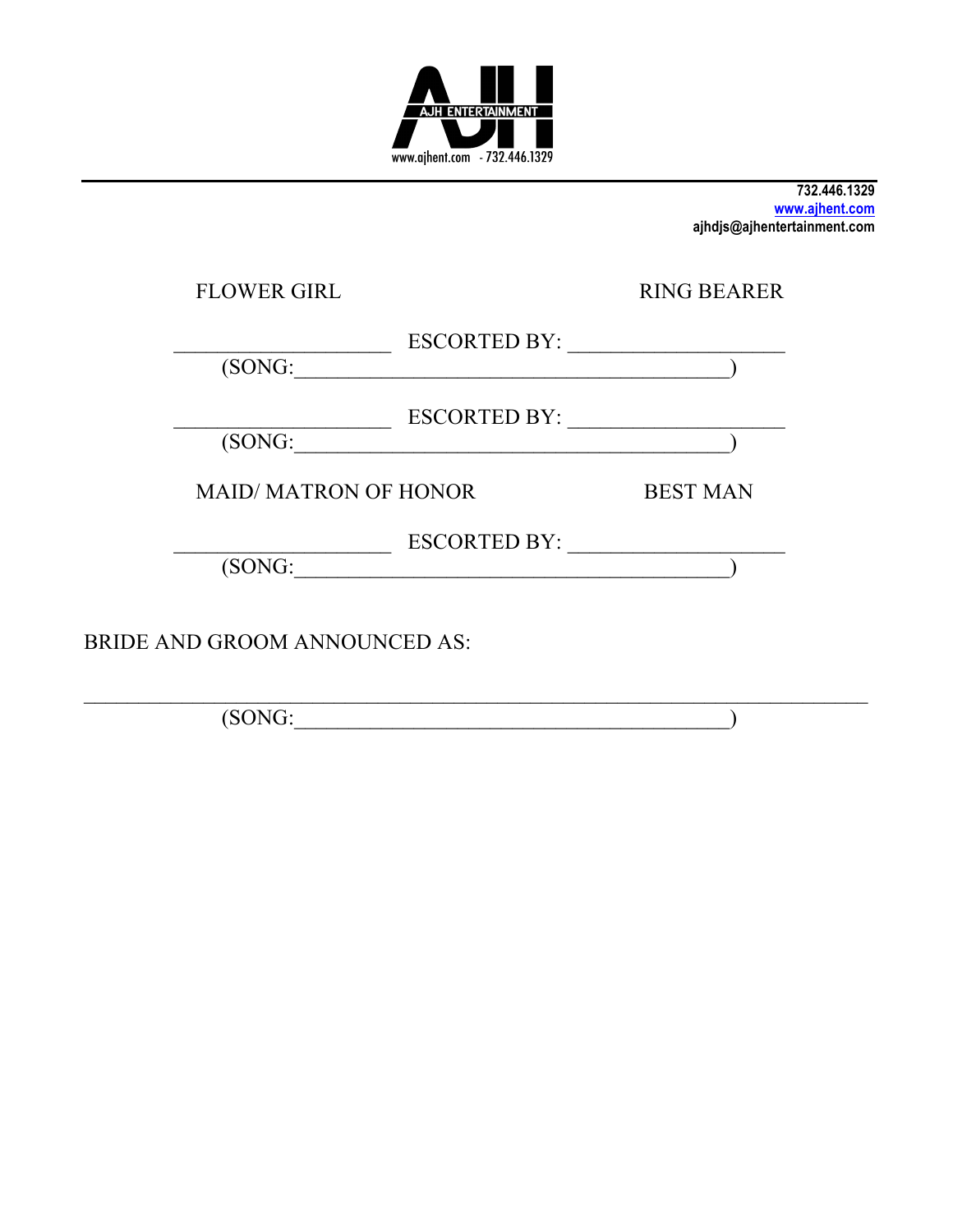

# **Additional Wedding Reception Songs**

| <b>Ceremony Music:</b>                                                    |                          |  |
|---------------------------------------------------------------------------|--------------------------|--|
| Bridal Party Song: 2008                                                   |                          |  |
| Bride Song:                                                               |                          |  |
|                                                                           |                          |  |
| Bride and Groom First Dance Song:                                         |                          |  |
|                                                                           |                          |  |
|                                                                           |                          |  |
| Toast(s): (Who will be giving speeches)                                   | $\overline{1}$ .         |  |
|                                                                           | 2.                       |  |
|                                                                           | $\overline{\mathbf{3.}}$ |  |
|                                                                           |                          |  |
|                                                                           |                          |  |
| Garter Toss Song:<br><u> 1980 - Johann Barn, fransk politik (f. 1980)</u> |                          |  |
| <b>Garter Placement:</b>                                                  |                          |  |
| Cake Cutting Song                                                         |                          |  |

### **WEDDING RECEPTION TIMELINE**

| <b>Reception Ends:</b> |
|------------------------|